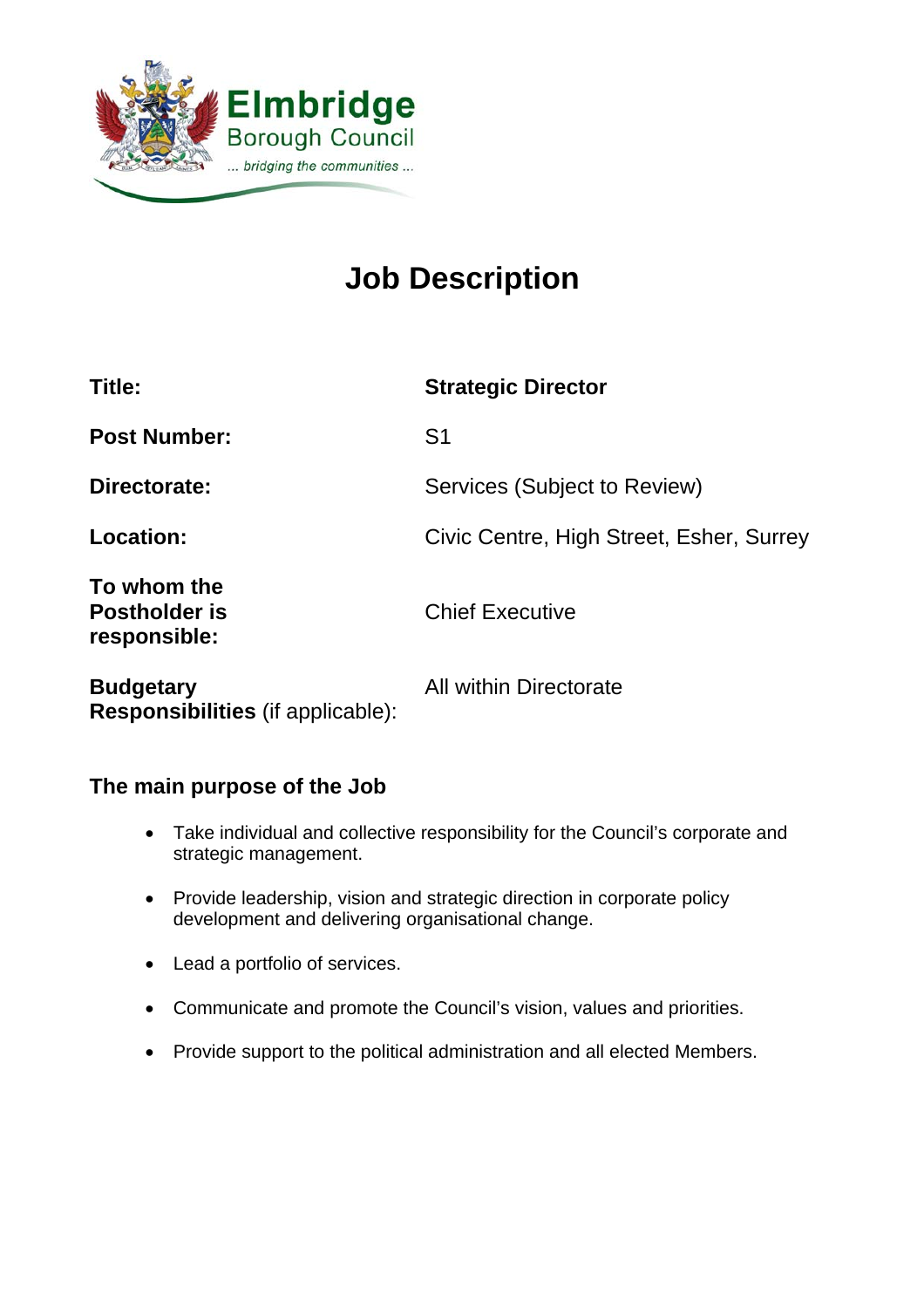# **Corporate Responsibilities**

- To support the Chief Executive, as part of the Corporate Management Board, in setting the vision and strategic direction of the Council.
- To work with the Corporate Management Board and relevant Cabinet Portfolio holders to define and develop corporate objectives and strategies to meet them.
- To promote effective alliances with a wide range of partners and stakeholders in the public, private and voluntary sectors.
- To develop, promote and communicate the corporate vision and key developments to partners and stakeholders.
- To deputise for the Chief Executive as required.
- To provide corporate leadership and support for the authority as a whole and for all elected Members.

# **Organisational Responsibilities**

- To lead and encourage cross boundary working in order to provide the most effective services possible for the Council's residents and partners, and ensure it plays a full part in national, regional and sub regional activities.
- To ensure the effective leadership and management of the following teams (subject to change following review with successful candidate and the Corporate Management Board):
	- o Planning Services
	- o Leisure and Cultural Services
	- o Community Support Services
	- o Environmental Health & Licensing
	- o Environmental Care
- To lead and manage the services within the Directorate to achieve the highest standards of performance as set out in the Corporate Plan, being fully accountable for all aspects of performance management and project management as they apply to the work of the Directorate.
- To be responsible for contributing positively to the formulation of the Council's capital and revenue budgets and ensuring delivery that avoids overspends and minimises underspends.
- Contribute proactively to the production, maintenance and monitoring of key corporate documents, viz Community Plan, Corporate Plan.
- Provide leadership to oversee, monitor, review and develop the performance of Heads of Services within the Directorate so as to ensure that there is a positive contribution to the organisation corporately consistent with its vision and key developments.